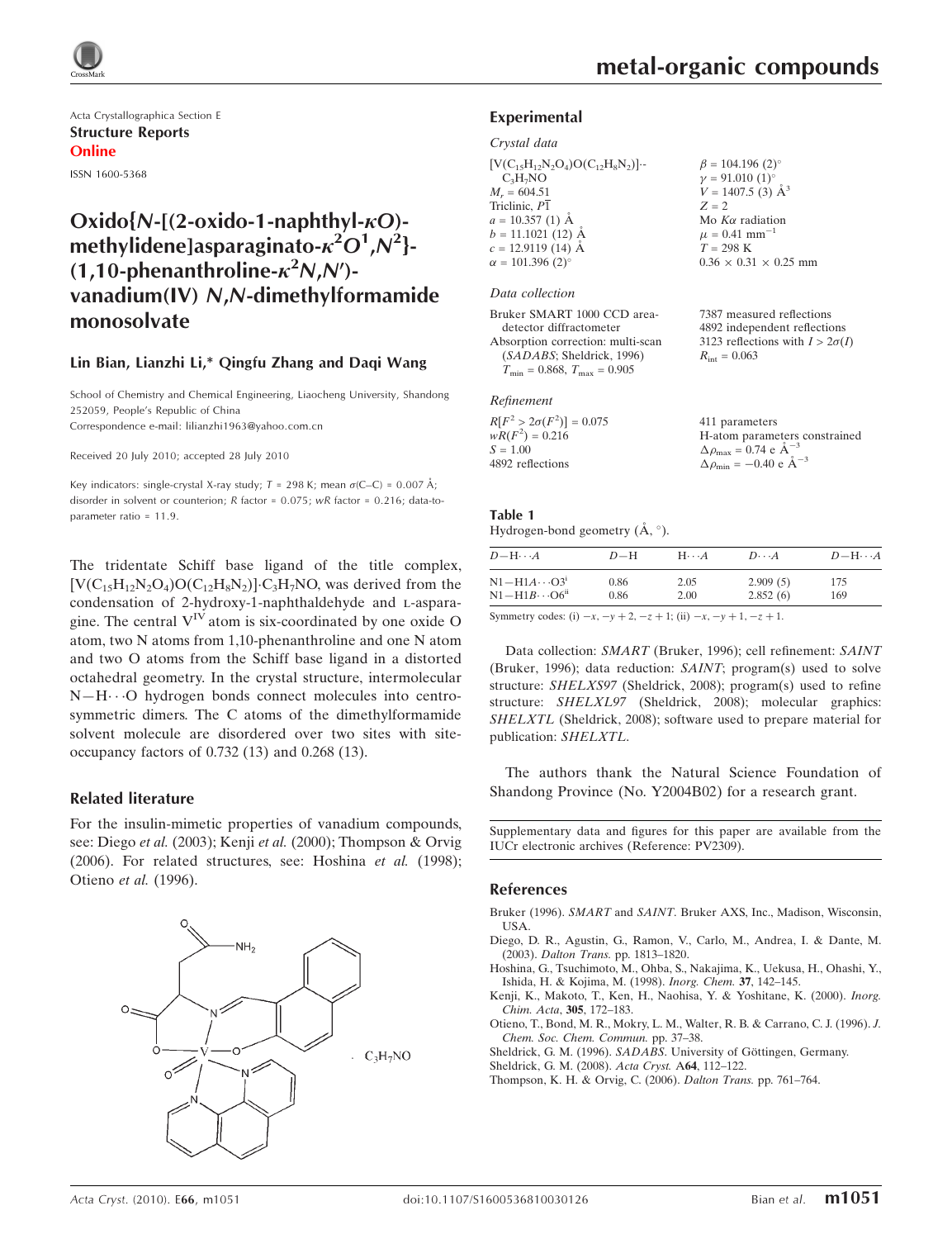# **supporting information**

### *Acta Cryst.* (2010). E**66**, m1051 [https://doi.org/10.1107/S1600536810030126]

**Oxido{***N***-[(2-oxido-1-naphthyl-***κO***)methylidene]asparaginato-***κ***<sup>2</sup>** *O***<sup>1</sup> ,***N***<sup>2</sup> }(1,10 phenanthroline-***κ***<sup>2</sup>** *N***,***N***′)vanadium(IV)** *N***,***N***-dimethylformamide monosolvate**

# **Lin Bian, Lianzhi Li, Qingfu Zhang and Daqi Wang**

## **S1. Comment**

Vanadium is a biologically essential trace element, encountered in metalloenzymes such as haloperoxidases or nitrogenases. The coordination chemistry of oxovanadium (IV) has gained a great interest due to the fact that vanadium compounds in various oxidation states have insulin-mimetic properties (Kenji, *et al.*, 2000; Diego *et al.*, 2003; Thompson & Orvig, 2006). We report here the synthesis and crystal structure of the title complex.

In the molecular structure of the title compound (Fig. 1), the tridentate Schiff base ligand is derived from the condensation of 2-hydroxy-1-naphthaldehyde and L-asparagine. The central  $V^{\text{IV}}$  atom is six-coordinated by one oxide O atom, two N atoms from 1,10-phenanthroline and one N atom and two O atoms from the schiff base ligand in a distorted octahedral geometry. The V═O bond distance is 1.587 (3)Å which is typical for oxovandium complexes (Hoshina *et al.*, 1998; Otieno *et al.*, 1996). The Schiff base with the vanadium atom has formed a five-member ring (O1/C1–2/N2/V1) and a six-member ring  $(N2/C5-7/O4/V1]$ , and the two rings have the dihedral angle 20.89 (17)°, which increases the stability of the complex. Furthermore, the 1,10–phenanthroline ligand is almost perpendicular to the equatorial plane [dihedral angle 84.98 (8)°].

In the crystal structure, the intermolecular N—H···O hydrogen bonds (Table 1) connect molecules into centrosymmetric dimers (Fig. 2). The solvate molecules are also hydrogen bonded to the Schiff base ligand. The structure is stablilized by inter- and intra-molecular hydrogen bonds of the type C—H···O.

### **S2. Experimental**

L-Asparagine (1 mmol, 150.1 mg) and potassium hydroxide (1 mmol, 56.1 mg) were dissolved in hot methanol (5 ml) with stirring and added successively to a methanol solution (5 ml) of 2-hydroxy-1-naphthaldehyde (1 mmol, 172.2 mg). The mixture was stirred at 323 K for 2 h. Subsequently, an aqueous solution (2 ml) of vanadyl sulfate hydrate (1 mmol, 225.4 mg) was added dropwise and stirred for 2 h continuously. 1,10-Phenanthroline (1 mmol, 198.2 mg) was then added to the stirring mixture and further refluxed for 4 h and then filtered. The precipitate was dissolved in *N*,*N*-dimethylformamide (10 ml) and held at room temperature for several days, whereupon brown blocky crystals suitable for X-ray diffraction were obtained.

### **S3. Refinement**

All H atoms were placed in geometrically calculated positions, with  $C-H = 0.93-0.98$  Å, and allowed to ride on their respective parent atoms, with  $U_{iso}(H) = 1.2U_{eq}(C)$  or  $1.5U_{eq}(C_{\text{methyl}})$ . The C-atoms of the *N*,*N*-dimethylformamide solvate were disordered over two sites with site occupancy factors 0.732 (13) and 0.268 (13).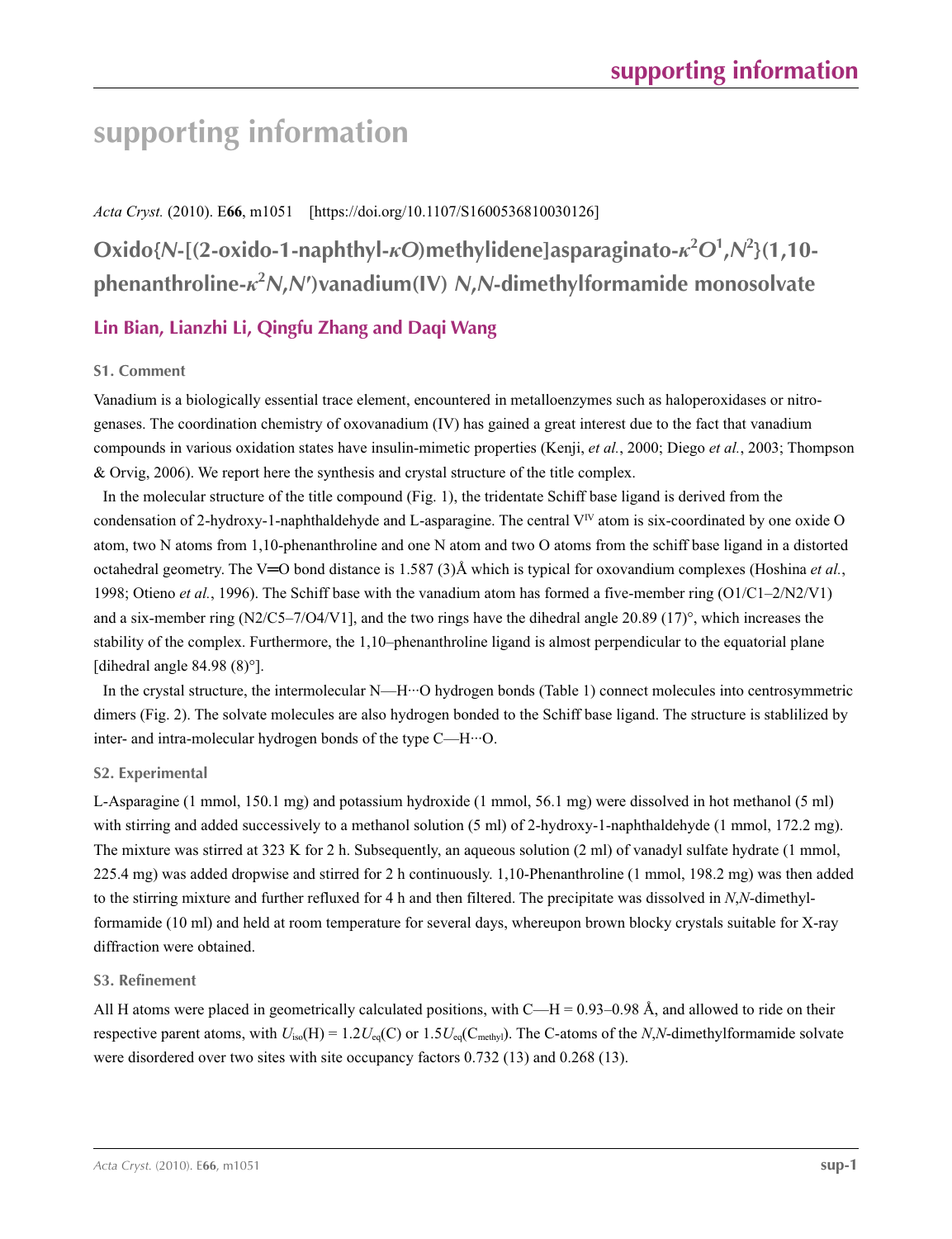

**Figure 1**

The molecular structure of the title compound, showing 30% probability displacement ellipsoids and the atom-numbering scheme. The smaller fraction of the disordered C-atoms of the solvate have been joined by hollow bonds.



# **Figure 2**

Hydrogen bonding interactions in the title compound shown as dashed lines.

**Oxido{***N***-[(2-oxido-1-naphthyl-***κO***)methylidene]asparaginato-** *κ***<sup>2</sup>** *O***<sup>1</sup> ,***N***<sup>2</sup> }(1,10-phenanthroline***κ***2** *N***,***N***′)vanadium(IV)** *N***,***N***-dimethylformamide monosolvate** 

#### *Crystal data*

| $[V(C_{15}H_{12}N_2O_4)O(C_{12}H_8N_2)]$ ·C <sub>3</sub> H <sub>7</sub> NO | $Z = 2$                                |
|----------------------------------------------------------------------------|----------------------------------------|
| $M_r = 604.51$                                                             | $F(000) = 626$                         |
| Triclinic, P1                                                              | $D_x = 1.426$ Mg m <sup>-3</sup>       |
| Hall symbol: -P 1                                                          | Mo Ka radiation, $\lambda = 0.71073$ Å |
| $a = 10.357(1)$ Å                                                          | Cell parameters from 1024 reflections  |
| $b = 11.1021(12)$ Å                                                        | $\theta$ = 2.2–24.7°                   |
| $c = 12.9119(14)$ Å                                                        | $\mu$ = 0.41 mm <sup>-1</sup>          |
| $\alpha$ = 101.396 (2) <sup>o</sup>                                        | $T = 298 \text{ K}$                    |
| $\beta$ = 104.196 (2) <sup>o</sup>                                         | Block, brown                           |
| $\gamma = 91.010(1)$ °                                                     | $0.36 \times 0.31 \times 0.25$ mm      |
| $V = 1407.5$ (3) Å <sup>3</sup>                                            |                                        |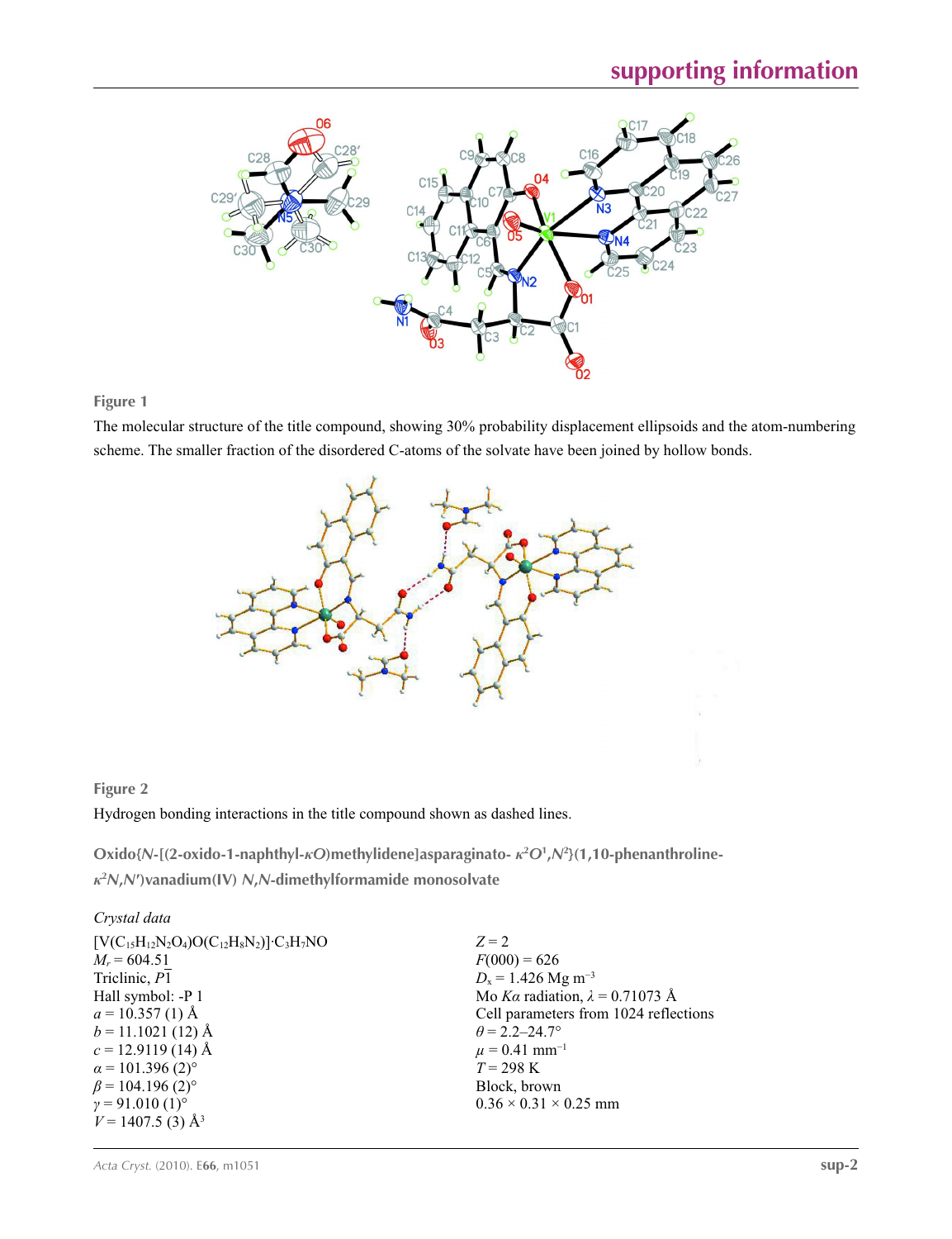*Data collection*

| 7387 measured reflections<br>4892 independent reflections<br>3123 reflections with $I > 2\sigma(I)$<br>$R_{\text{int}} = 0.063$<br>$\theta_{\text{max}} = 25.0^{\circ}, \theta_{\text{min}} = 1.7^{\circ}$<br>$h = -9 \rightarrow 12$<br>$k = -13 \rightarrow 13$<br>$l = -13 \rightarrow 15$ |
|-----------------------------------------------------------------------------------------------------------------------------------------------------------------------------------------------------------------------------------------------------------------------------------------------|
|                                                                                                                                                                                                                                                                                               |
| Secondary atom site location: difference Fourier<br>map                                                                                                                                                                                                                                       |
| Hydrogen site location: inferred from<br>neighbouring sites                                                                                                                                                                                                                                   |
| H-atom parameters constrained                                                                                                                                                                                                                                                                 |
| $w = 1/[\sigma^2(F_0^2) + (0.13P)^2]$                                                                                                                                                                                                                                                         |
| where $P = (F_o^2 + 2F_c^2)/3$                                                                                                                                                                                                                                                                |
| $(\Delta/\sigma)_{\text{max}} = 0.001$                                                                                                                                                                                                                                                        |
| $\Delta\rho_{\text{max}} = 0.74$ e Å <sup>-3</sup>                                                                                                                                                                                                                                            |
| $\Delta\rho_{\rm min}$ = -0.40 e Å <sup>-3</sup>                                                                                                                                                                                                                                              |
|                                                                                                                                                                                                                                                                                               |

## *Special details*

**Geometry**. All e.s.d.'s (except the e.s.d. in the dihedral angle between two l.s. planes) are estimated using the full covariance matrix. The cell e.s.d.'s are taken into account individually in the estimation of e.s.d.'s in distances, angles and torsion angles; correlations between e.s.d.'s in cell parameters are only used when they are defined by crystal symmetry. An approximate (isotropic) treatment of cell e.s.d.'s is used for estimating e.s.d.'s involving l.s. planes.

**Refinement**. Refinement of  $F^2$  against ALL reflections. The weighted *R*-factor  $wR$  and goodness of fit *S* are based on  $F^2$ , conventional *R*-factors *R* are based on *F*, with *F* set to zero for negative  $F^2$ . The threshold expression of  $F^2 > \sigma(F^2)$  is used only for calculating *R*-factors(gt) *etc*. and is not relevant to the choice of reflections for refinement. *R*-factors based on *F*<sup>2</sup> are statistically about twice as large as those based on *F*, and *R*- factors based on ALL data will be even larger.

*Fractional atomic coordinates and isotropic or equivalent isotropic displacement parameters (Å<sup>2</sup>)* 

|                  | $\boldsymbol{\chi}$ | у          | z            | $U_{\rm iso}$ */ $U_{\rm eq}$ | Occ. (2) |
|------------------|---------------------|------------|--------------|-------------------------------|----------|
| V1               | 0.21794(8)          | 0.72939(7) | 0.12980(6)   | 0.0417(3)                     |          |
| N1               | $-0.0395(4)$        | 0.8528(4)  | 0.4060(3)    | 0.0547(11)                    |          |
| H <sub>1</sub> A | $-0.0235$           | 0.8842     | 0.4747       | $0.066*$                      |          |
| H1B              | $-0.0620$           | 0.7755     | 0.3824       | $0.066*$                      |          |
| N <sub>2</sub>   | 0.1611(3)           | 0.9001(3)  | 0.1906(3)    | 0.0381(8)                     |          |
| N <sub>3</sub>   | 0.2777(3)           | 0.5734(3)  | 0.0261(3)    | 0.0402(9)                     |          |
| N4               | 0.2988(4)           | 0.8051(3)  | $-0.0030(3)$ | 0.0435(9)                     |          |
| N <sub>5</sub>   | 0.0667(5)           | 0.5958(5)  | 0.6803(4)    | 0.0717(13)                    |          |
| O <sub>1</sub>   | 0.0481(3)           | 0.7362(3)  | 0.0169(3)    | 0.0495(8)                     |          |
| O <sub>2</sub>   | $-0.1224(3)$        | 0.8505(3)  | $-0.0363(3)$ | 0.0579(9)                     |          |
| O <sub>3</sub>   | 0.0023(4)           | 1.0347(3)  | 0.3643(3)    | 0.0595(10)                    |          |
| O <sub>4</sub>   | 0.4011(3)           | 0.7907(3)  | 0.2145(2)    | 0.0446(8)                     |          |
| O <sub>5</sub>   | 0.1758(3)           | 0.6444(3)  | 0.2031(3)    | 0.0547(9)                     |          |
| O <sub>6</sub>   | 0.1289(5)           | 0.4015(4)  | 0.6468(5)    | 0.1162(19)                    |          |
| C <sub>1</sub>   | $-0.0249(5)$        | 0.8286(4)  | 0.0315(4)    | 0.0453(11)                    |          |
| C <sub>2</sub>   | 0.0166(4)           | 0.9110(4)  | 0.1475(3)    | 0.0392(10)                    |          |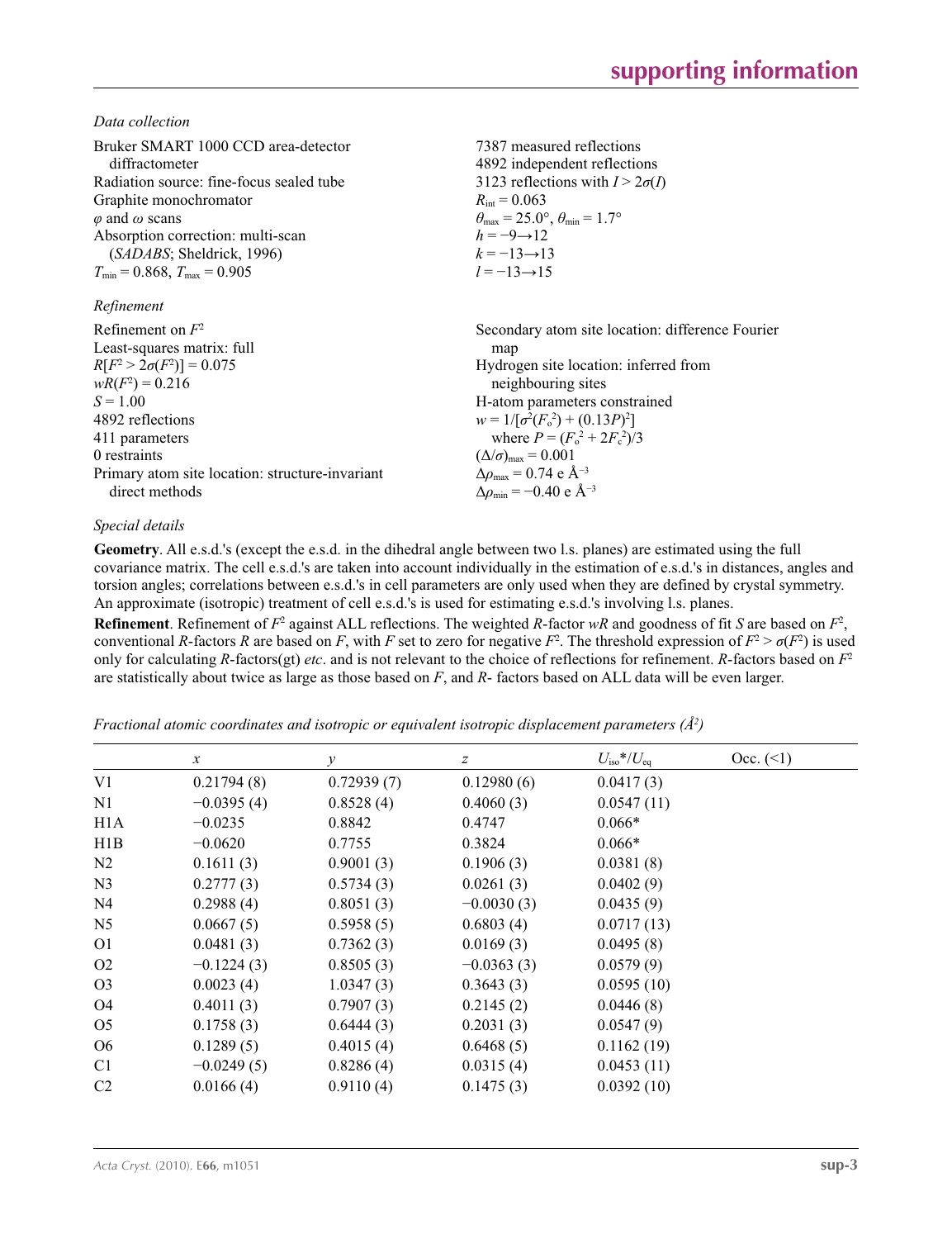| H2                | $-0.0025$           | 0.9968              | 0.1456       | $0.047*$               |           |
|-------------------|---------------------|---------------------|--------------|------------------------|-----------|
| C <sub>3</sub>    | $-0.0627(5)$        | 0.8583(4)           | 0.2161(4)    | 0.0459(11)             |           |
| H <sub>3</sub> A  | $-0.1572$           | 0.8630              | 0.1844       | $0.055*$               |           |
| H3B               | $-0.0462$           | 0.7720              | 0.2120       | $0.055*$               |           |
| C4                | $-0.0294(4)$        | 0.9237(4)           | 0.3364(4)    | 0.0438(11)             |           |
| C <sub>5</sub>    | 0.2340(4)           | 0.9935(4)           | 0.2540(4)    | 0.0384(10)             |           |
| H <sub>5</sub>    | 0.1917              | 1.0660              | 0.2675       | $0.046*$               |           |
| C6                | 0.3739(4)           | 0.9979(4)           | 0.3061(3)    | 0.0393(10)             |           |
| C7                | 0.4499(4)           | 0.8934(4)           | 0.2841(3)    | 0.0390(10)             |           |
| C8                | 0.5882(5)           | 0.9024(4)           | 0.3411(4)    | 0.0466(11)             |           |
| H8                | 0.6386              | 0.8353              | 0.3277       | $0.056*$               |           |
| C9                | 0.6482(5)           | 1.0049(5)           | 0.4137(4)    | 0.0494(12)             |           |
| H9                | 0.7383              | 1.0060              | 0.4487       | $0.059*$               |           |
| C10               | 0.5767(5)           | 1.1125(4)           | 0.4385(4)    | 0.0447(11)             |           |
| C11               | 0.4386(5)           | 1.1087(4)           | 0.3848(4)    | 0.0431(11)             |           |
| C12               | 0.3706(5)           | 1.2158(4)           | 0.4134(4)    | 0.0549(13)             |           |
| H12               | 0.2802              | 1.2173              | 0.3804       | $0.066*$               |           |
| C13               | 0.4364(6)           | 1.3169(5)           | 0.4890(4)    | 0.0613(14)             |           |
| H13               | 0.3892              | 1.3854              | 0.5061       | $0.074*$               |           |
| C14               | 0.5722(6)           | 1.3197(5)           | 0.5408(4)    | 0.0623(14)             |           |
| H14               | 0.6152              | 1.3894              | 0.5910       | $0.075*$               |           |
| C15               | 0.6402(5)           | 1.2186(5)           | 0.5165(4)    | 0.0546(13)             |           |
| H15               | 0.7301              | 1.2190              | 0.5517       | $0.065*$               |           |
| C16               | 0.2636(5)           | 0.4573(4)           | 0.0400(4)    | 0.0464(11)             |           |
| H16               | 0.2234              | 0.4435              | 0.0940       | $0.056*$               |           |
| C17               | 0.3071(5)           | 0.3567(4)           | $-0.0233(4)$ | 0.0538(13)             |           |
| H17               | 0.2967              | 0.2778              | $-0.0109$    | $0.065*$               |           |
| C18               |                     |                     |              |                        |           |
|                   | 0.3653(5)<br>0.3962 | 0.3757(5)<br>0.3096 | $-0.1039(4)$ | 0.0540(13)             |           |
| H18               |                     |                     | $-0.1453$    | $0.065*$               |           |
| C19               | 0.3785(4)           | 0.4939(4)           | $-0.1242(4)$ | 0.0472(12)             |           |
| C20               | 0.3325(4)           | 0.5912(4)           | $-0.0556(4)$ | 0.0416(11)             |           |
| C21               | 0.3453(4)           | 0.7150(4)           | $-0.0716(4)$ | 0.0424(11)             |           |
| C22               | 0.4021(5)           | 0.7404(5)           | $-0.1544(4)$ | 0.0532(12)             |           |
| C <sub>23</sub>   | 0.4084(5)           | 0.8629(5)           | $-0.1670(4)$ | 0.0618(14)<br>$0.074*$ |           |
| H23               | 0.4442              | 0.8831              | $-0.2212$    |                        |           |
| C <sub>24</sub>   | 0.3612(5)           | 0.9528(5)           | $-0.0986(4)$ | 0.0632(14)             |           |
| H <sub>24</sub>   | 0.3659              | 1.0345              | $-0.1055$    | $0.076*$               |           |
| C <sub>25</sub>   | 0.3058(5)           | 0.9198(4)           | $-0.0182(4)$ | 0.0516(12)             |           |
| H25               | 0.2725              | 0.9811              | 0.0264       | $0.062*$               |           |
| C <sub>26</sub>   | 0.4361(5)           | 0.5229(5)           | $-0.2071(4)$ | 0.0609(14)             |           |
| H <sub>26</sub>   | 0.4671              | 0.4599              | $-0.2518$    | $0.073*$               |           |
| C27               | 0.4466(5)           | 0.6385(6)           | $-0.2220(4)$ | 0.0629(15)             |           |
| H27               | 0.4836              | 0.6534              | $-0.2775$    | $0.076*$               |           |
| C28               | 0.0719(10)          | 0.4856(9)           | 0.7005(9)    | 0.078(3)               | 0.732(13) |
| H28               | 0.0342              | 0.4672              | 0.7543       | $0.094*$               | 0.732(13) |
| C29               | 0.1211(12)          | 0.6333(11)          | 0.5983(8)    | 0.102(4)               | 0.732(13) |
| H <sub>29</sub> A | 0.1869              | 0.5782              | 0.5812       | $0.153*$               | 0.732(13) |
| H29B              | 0.1620              | 0.7155              | 0.6253       | $0.153*$               | 0.732(13) |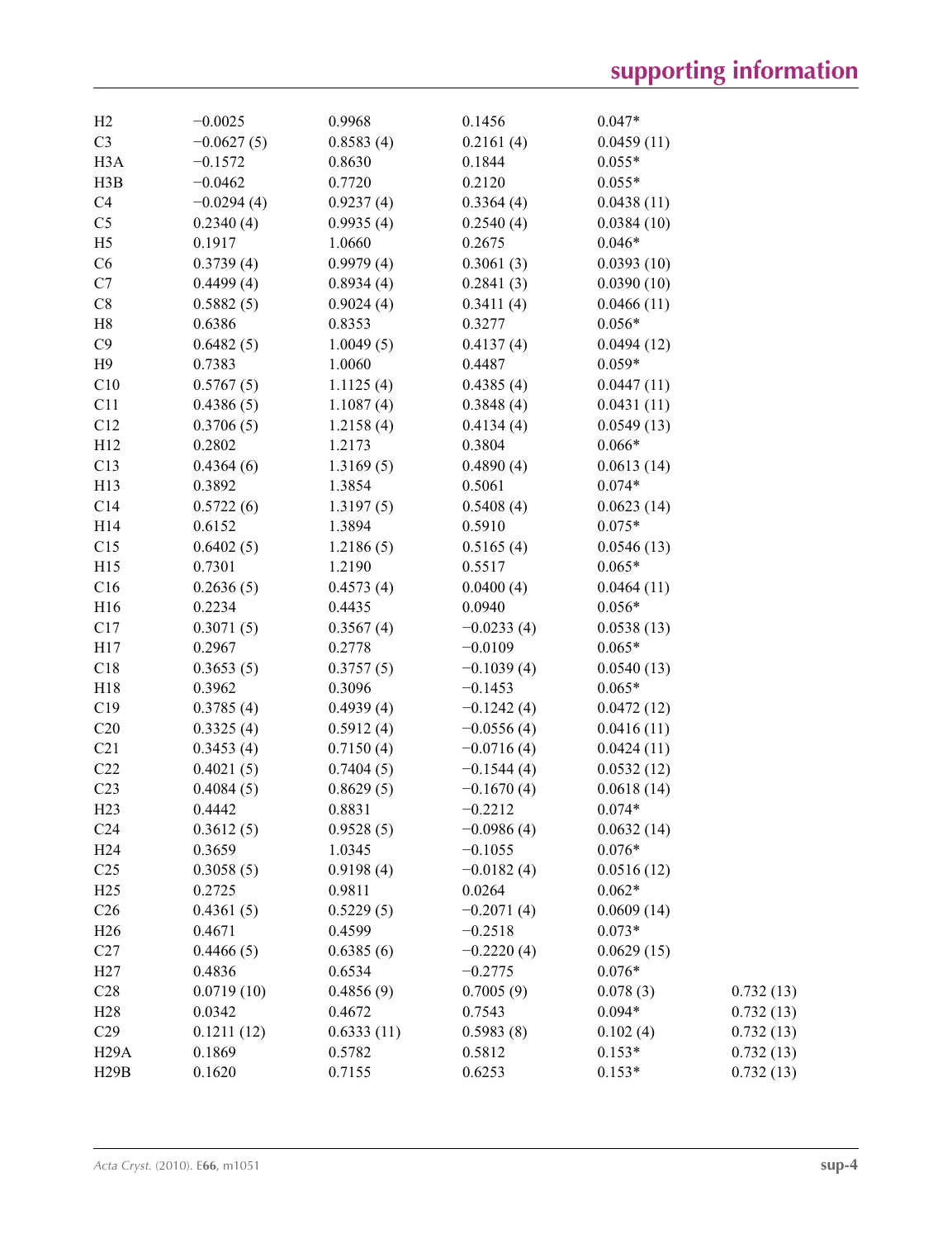| H29C | 0.0508      | 0.6313     | 0.5336     | $0.153*$  | 0.732(13) |  |
|------|-------------|------------|------------|-----------|-----------|--|
| C30  | 0.0016(13)  | 0.6932(11) | 0.7444(10) | 0.116(5)  | 0.732(13) |  |
| H30A | $-0.0315$   | 0.6592     | 0.7965     | $0.174*$  | 0.732(13) |  |
| H30B | $-0.0711$   | 0.7220     | 0.6956     | $0.174*$  | 0.732(13) |  |
| H30C | 0.0659      | 0.7608     | 0.7822     | $0.174*$  | 0.732(13) |  |
| C28' | 0.140(3)    | 0.508(2)   | 0.619(2)   | 0.085(9)  | 0.268(13) |  |
| H28' | 0.1863      | 0.5244     | 0.5694     | $0.102*$  | 0.268(13) |  |
| C29' | $-0.006(3)$ | 0.544(3)   | 0.737(3)   | 0.103(11) | 0.268(13) |  |
| H29D | $-0.0919$   | 0.5131     | 0.6904     | $0.155*$  | 0.268(13) |  |
| H29E | $-0.0175$   | 0.6058     | 0.7977     | $0.155*$  | 0.268(13) |  |
| H29F | 0.0401      | 0.4783     | 0.7646     | $0.155*$  | 0.268(13) |  |
| C30' | 0.058(3)    | 0.710(3)   | 0.657(3)   | 0.107(11) | 0.268(13) |  |
| H30D | 0.0192      | 0.7028     | 0.5802     | $0.161*$  | 0.268(13) |  |
| H30E | 0.1457      | 0.7508     | 0.6764     | $0.161*$  | 0.268(13) |  |
| H30F | 0.0031      | 0.7568     | 0.6977     | $0.161*$  | 0.268(13) |  |
|      |             |            |            |           |           |  |

*Atomic displacement parameters (Å2 )*

| 0.0477(5)<br>0.0351(5)<br>0.0436(5)<br>0.0085(3)<br>0.0187(4)<br>0.0015(3)<br>0.077(3)<br>0.040(2)<br>0.047(2)<br>0.008(2)<br>0.021(2)<br>0.002(2)<br>0.0375(19)<br>0.037(2)<br>0.040(2)<br>0.0059(16)<br>0.0129(16)<br>0.0021(17)<br>0.038(2)<br>0.037(2)<br>0.046(2)<br>0.0058(15)<br>0.0151(17)<br>0.0051(17)<br>0.046(2)<br>0.040(2)<br>0.046(2)<br>0.0086(16)<br>0.0131(18)<br>0.0085(18)<br>0.015(3)<br>0.083(4)<br>0.059(3)<br>0.072(3)<br>0.007(3)<br>0.017(3)<br>0.046(2)<br>0.0448(18)<br>0.0514(18)<br>0.0068(14)<br>0.0150(15)<br>$-0.0074(16)$<br>0.051(2)<br>0.066(2)<br>0.0485(19)<br>0.0130(17)<br>0.0027(17)<br>0.0049(18)<br>0.085(3)<br>0.042(2)<br>0.054(2)<br>0.0017(17)<br>0.0326(19)<br>$-0.0018(17)$<br>0.0415(18)<br>0.0115(14)<br>0.0158(15)<br>0.0460(19)<br>0.0442(17)<br>$-0.0021(15)$<br>0.056(2)<br>0.066(2)<br>0.0460(19)<br>0.0083(15)<br>0.0253(18)<br>0.0080(16)<br>0.129(5)<br>0.050(3)<br>0.145(5)<br>0.005(3)<br>$-0.002(4)$<br>0.009(3)<br>0.050(3)<br>0.042(3)<br>0.046(3)<br>0.002(2)<br>0.018(2)<br>0.006(2)<br>0.037(3)<br>0.038(2)<br>0.043(2)<br>0.0082(18)<br>0.013(2)<br>0.004(2)<br>0.006(2)<br>0.019(2)<br>0.047(3)<br>0.046(3)<br>0.046(3)<br>0.003(2)<br>0.044(3)<br>0.045(3)<br>0.042(3)<br>0.010(2)<br>0.018(2)<br>0.000(2)<br>0.044(3)<br>0.033(2)<br>0.045(2)<br>0.0075(19)<br>0.022(2)<br>0.009(2)<br>0.039(2)<br>0.042(3)<br>0.040(2)<br>0.0059(19)<br>0.015(2)<br>0.011(2)<br>0.0063(19)<br>0.042(3)<br>0.044(3)<br>0.036(2)<br>0.017(2)<br>0.010(2)<br>0.046(3)<br>0.051(3)<br>0.045(3)<br>0.012(2)<br>0.016(2)<br>0.009(2)<br>0.045(3)<br>0.057(3)<br>0.048(3)<br>0.010(2)<br>0.015(2)<br>0.014(3)<br>0.046(3)<br>0.049(3)<br>0.042(2)<br>$-0.002(2)$<br>0.016(2)<br>0.011(2)<br>0.043(2)<br>0.003(2)<br>0.018(2)<br>0.048(3)<br>0.041(3)<br>0.006(2)<br>0.058(3)<br>0.054(3)<br>0.004(2)<br>0.009(3)<br>0.045(3)<br>$-0.002(2)$<br>0.074(4)<br>0.039(3)<br>0.065(3)<br>0.001(2)<br>0.017(3)<br>$-0.002(3)$<br>0.071(4)<br>0.051(3)<br>0.057(3)<br>$-0.013(3)$<br>0.013(3)<br>$-0.004(3)$<br>0.054(3)<br>0.055(3)<br>0.051(3)<br>$-0.009(2)$<br>0.012(2)<br>0.005(3)<br>0.058(3)<br>0.0005(19)<br>0.046(3)<br>0.034(2)<br>0.015(2)<br>0.003(2) |                | $U^{11}$ | $I^{22}$ | $U^{33}$ | $\mathfrak{L}$ <sup>12</sup> | $U^{13}$ | $U^{23}$    |
|------------------------------------------------------------------------------------------------------------------------------------------------------------------------------------------------------------------------------------------------------------------------------------------------------------------------------------------------------------------------------------------------------------------------------------------------------------------------------------------------------------------------------------------------------------------------------------------------------------------------------------------------------------------------------------------------------------------------------------------------------------------------------------------------------------------------------------------------------------------------------------------------------------------------------------------------------------------------------------------------------------------------------------------------------------------------------------------------------------------------------------------------------------------------------------------------------------------------------------------------------------------------------------------------------------------------------------------------------------------------------------------------------------------------------------------------------------------------------------------------------------------------------------------------------------------------------------------------------------------------------------------------------------------------------------------------------------------------------------------------------------------------------------------------------------------------------------------------------------------------------------------------------------------------------------------------------------------------------------------------------------------------------------------------------------------------------------------------------------------------------------------------------------------------------------------------------------|----------------|----------|----------|----------|------------------------------|----------|-------------|
|                                                                                                                                                                                                                                                                                                                                                                                                                                                                                                                                                                                                                                                                                                                                                                                                                                                                                                                                                                                                                                                                                                                                                                                                                                                                                                                                                                                                                                                                                                                                                                                                                                                                                                                                                                                                                                                                                                                                                                                                                                                                                                                                                                                                            | V1             |          |          |          |                              |          |             |
|                                                                                                                                                                                                                                                                                                                                                                                                                                                                                                                                                                                                                                                                                                                                                                                                                                                                                                                                                                                                                                                                                                                                                                                                                                                                                                                                                                                                                                                                                                                                                                                                                                                                                                                                                                                                                                                                                                                                                                                                                                                                                                                                                                                                            | N1             |          |          |          |                              |          |             |
|                                                                                                                                                                                                                                                                                                                                                                                                                                                                                                                                                                                                                                                                                                                                                                                                                                                                                                                                                                                                                                                                                                                                                                                                                                                                                                                                                                                                                                                                                                                                                                                                                                                                                                                                                                                                                                                                                                                                                                                                                                                                                                                                                                                                            | N2             |          |          |          |                              |          |             |
|                                                                                                                                                                                                                                                                                                                                                                                                                                                                                                                                                                                                                                                                                                                                                                                                                                                                                                                                                                                                                                                                                                                                                                                                                                                                                                                                                                                                                                                                                                                                                                                                                                                                                                                                                                                                                                                                                                                                                                                                                                                                                                                                                                                                            | N <sub>3</sub> |          |          |          |                              |          |             |
|                                                                                                                                                                                                                                                                                                                                                                                                                                                                                                                                                                                                                                                                                                                                                                                                                                                                                                                                                                                                                                                                                                                                                                                                                                                                                                                                                                                                                                                                                                                                                                                                                                                                                                                                                                                                                                                                                                                                                                                                                                                                                                                                                                                                            | N <sub>4</sub> |          |          |          |                              |          |             |
|                                                                                                                                                                                                                                                                                                                                                                                                                                                                                                                                                                                                                                                                                                                                                                                                                                                                                                                                                                                                                                                                                                                                                                                                                                                                                                                                                                                                                                                                                                                                                                                                                                                                                                                                                                                                                                                                                                                                                                                                                                                                                                                                                                                                            | N <sub>5</sub> |          |          |          |                              |          |             |
|                                                                                                                                                                                                                                                                                                                                                                                                                                                                                                                                                                                                                                                                                                                                                                                                                                                                                                                                                                                                                                                                                                                                                                                                                                                                                                                                                                                                                                                                                                                                                                                                                                                                                                                                                                                                                                                                                                                                                                                                                                                                                                                                                                                                            | O <sub>1</sub> |          |          |          |                              |          |             |
|                                                                                                                                                                                                                                                                                                                                                                                                                                                                                                                                                                                                                                                                                                                                                                                                                                                                                                                                                                                                                                                                                                                                                                                                                                                                                                                                                                                                                                                                                                                                                                                                                                                                                                                                                                                                                                                                                                                                                                                                                                                                                                                                                                                                            | O2             |          |          |          |                              |          |             |
|                                                                                                                                                                                                                                                                                                                                                                                                                                                                                                                                                                                                                                                                                                                                                                                                                                                                                                                                                                                                                                                                                                                                                                                                                                                                                                                                                                                                                                                                                                                                                                                                                                                                                                                                                                                                                                                                                                                                                                                                                                                                                                                                                                                                            | O <sub>3</sub> |          |          |          |                              |          |             |
|                                                                                                                                                                                                                                                                                                                                                                                                                                                                                                                                                                                                                                                                                                                                                                                                                                                                                                                                                                                                                                                                                                                                                                                                                                                                                                                                                                                                                                                                                                                                                                                                                                                                                                                                                                                                                                                                                                                                                                                                                                                                                                                                                                                                            | O <sub>4</sub> |          |          |          |                              |          |             |
|                                                                                                                                                                                                                                                                                                                                                                                                                                                                                                                                                                                                                                                                                                                                                                                                                                                                                                                                                                                                                                                                                                                                                                                                                                                                                                                                                                                                                                                                                                                                                                                                                                                                                                                                                                                                                                                                                                                                                                                                                                                                                                                                                                                                            | O <sub>5</sub> |          |          |          |                              |          |             |
|                                                                                                                                                                                                                                                                                                                                                                                                                                                                                                                                                                                                                                                                                                                                                                                                                                                                                                                                                                                                                                                                                                                                                                                                                                                                                                                                                                                                                                                                                                                                                                                                                                                                                                                                                                                                                                                                                                                                                                                                                                                                                                                                                                                                            | O <sub>6</sub> |          |          |          |                              |          |             |
|                                                                                                                                                                                                                                                                                                                                                                                                                                                                                                                                                                                                                                                                                                                                                                                                                                                                                                                                                                                                                                                                                                                                                                                                                                                                                                                                                                                                                                                                                                                                                                                                                                                                                                                                                                                                                                                                                                                                                                                                                                                                                                                                                                                                            | C1             |          |          |          |                              |          |             |
|                                                                                                                                                                                                                                                                                                                                                                                                                                                                                                                                                                                                                                                                                                                                                                                                                                                                                                                                                                                                                                                                                                                                                                                                                                                                                                                                                                                                                                                                                                                                                                                                                                                                                                                                                                                                                                                                                                                                                                                                                                                                                                                                                                                                            | C2             |          |          |          |                              |          |             |
|                                                                                                                                                                                                                                                                                                                                                                                                                                                                                                                                                                                                                                                                                                                                                                                                                                                                                                                                                                                                                                                                                                                                                                                                                                                                                                                                                                                                                                                                                                                                                                                                                                                                                                                                                                                                                                                                                                                                                                                                                                                                                                                                                                                                            | C <sub>3</sub> |          |          |          |                              |          |             |
|                                                                                                                                                                                                                                                                                                                                                                                                                                                                                                                                                                                                                                                                                                                                                                                                                                                                                                                                                                                                                                                                                                                                                                                                                                                                                                                                                                                                                                                                                                                                                                                                                                                                                                                                                                                                                                                                                                                                                                                                                                                                                                                                                                                                            | C4             |          |          |          |                              |          |             |
|                                                                                                                                                                                                                                                                                                                                                                                                                                                                                                                                                                                                                                                                                                                                                                                                                                                                                                                                                                                                                                                                                                                                                                                                                                                                                                                                                                                                                                                                                                                                                                                                                                                                                                                                                                                                                                                                                                                                                                                                                                                                                                                                                                                                            | C <sub>5</sub> |          |          |          |                              |          |             |
|                                                                                                                                                                                                                                                                                                                                                                                                                                                                                                                                                                                                                                                                                                                                                                                                                                                                                                                                                                                                                                                                                                                                                                                                                                                                                                                                                                                                                                                                                                                                                                                                                                                                                                                                                                                                                                                                                                                                                                                                                                                                                                                                                                                                            | C6             |          |          |          |                              |          |             |
|                                                                                                                                                                                                                                                                                                                                                                                                                                                                                                                                                                                                                                                                                                                                                                                                                                                                                                                                                                                                                                                                                                                                                                                                                                                                                                                                                                                                                                                                                                                                                                                                                                                                                                                                                                                                                                                                                                                                                                                                                                                                                                                                                                                                            | C7             |          |          |          |                              |          |             |
|                                                                                                                                                                                                                                                                                                                                                                                                                                                                                                                                                                                                                                                                                                                                                                                                                                                                                                                                                                                                                                                                                                                                                                                                                                                                                                                                                                                                                                                                                                                                                                                                                                                                                                                                                                                                                                                                                                                                                                                                                                                                                                                                                                                                            | $\rm{C}8$      |          |          |          |                              |          |             |
|                                                                                                                                                                                                                                                                                                                                                                                                                                                                                                                                                                                                                                                                                                                                                                                                                                                                                                                                                                                                                                                                                                                                                                                                                                                                                                                                                                                                                                                                                                                                                                                                                                                                                                                                                                                                                                                                                                                                                                                                                                                                                                                                                                                                            | C9             |          |          |          |                              |          |             |
|                                                                                                                                                                                                                                                                                                                                                                                                                                                                                                                                                                                                                                                                                                                                                                                                                                                                                                                                                                                                                                                                                                                                                                                                                                                                                                                                                                                                                                                                                                                                                                                                                                                                                                                                                                                                                                                                                                                                                                                                                                                                                                                                                                                                            | C10            |          |          |          |                              |          |             |
|                                                                                                                                                                                                                                                                                                                                                                                                                                                                                                                                                                                                                                                                                                                                                                                                                                                                                                                                                                                                                                                                                                                                                                                                                                                                                                                                                                                                                                                                                                                                                                                                                                                                                                                                                                                                                                                                                                                                                                                                                                                                                                                                                                                                            | C11            |          |          |          |                              |          |             |
|                                                                                                                                                                                                                                                                                                                                                                                                                                                                                                                                                                                                                                                                                                                                                                                                                                                                                                                                                                                                                                                                                                                                                                                                                                                                                                                                                                                                                                                                                                                                                                                                                                                                                                                                                                                                                                                                                                                                                                                                                                                                                                                                                                                                            | C12            |          |          |          |                              |          |             |
|                                                                                                                                                                                                                                                                                                                                                                                                                                                                                                                                                                                                                                                                                                                                                                                                                                                                                                                                                                                                                                                                                                                                                                                                                                                                                                                                                                                                                                                                                                                                                                                                                                                                                                                                                                                                                                                                                                                                                                                                                                                                                                                                                                                                            | C13            |          |          |          |                              |          |             |
|                                                                                                                                                                                                                                                                                                                                                                                                                                                                                                                                                                                                                                                                                                                                                                                                                                                                                                                                                                                                                                                                                                                                                                                                                                                                                                                                                                                                                                                                                                                                                                                                                                                                                                                                                                                                                                                                                                                                                                                                                                                                                                                                                                                                            | C14            |          |          |          |                              |          |             |
|                                                                                                                                                                                                                                                                                                                                                                                                                                                                                                                                                                                                                                                                                                                                                                                                                                                                                                                                                                                                                                                                                                                                                                                                                                                                                                                                                                                                                                                                                                                                                                                                                                                                                                                                                                                                                                                                                                                                                                                                                                                                                                                                                                                                            | C15            |          |          |          |                              |          |             |
|                                                                                                                                                                                                                                                                                                                                                                                                                                                                                                                                                                                                                                                                                                                                                                                                                                                                                                                                                                                                                                                                                                                                                                                                                                                                                                                                                                                                                                                                                                                                                                                                                                                                                                                                                                                                                                                                                                                                                                                                                                                                                                                                                                                                            | C16            |          |          |          |                              |          |             |
|                                                                                                                                                                                                                                                                                                                                                                                                                                                                                                                                                                                                                                                                                                                                                                                                                                                                                                                                                                                                                                                                                                                                                                                                                                                                                                                                                                                                                                                                                                                                                                                                                                                                                                                                                                                                                                                                                                                                                                                                                                                                                                                                                                                                            | C17            | 0.048(3) | 0.038(3) | 0.065(3) | 0.001(2)                     | 0.007(3) | $-0.004(2)$ |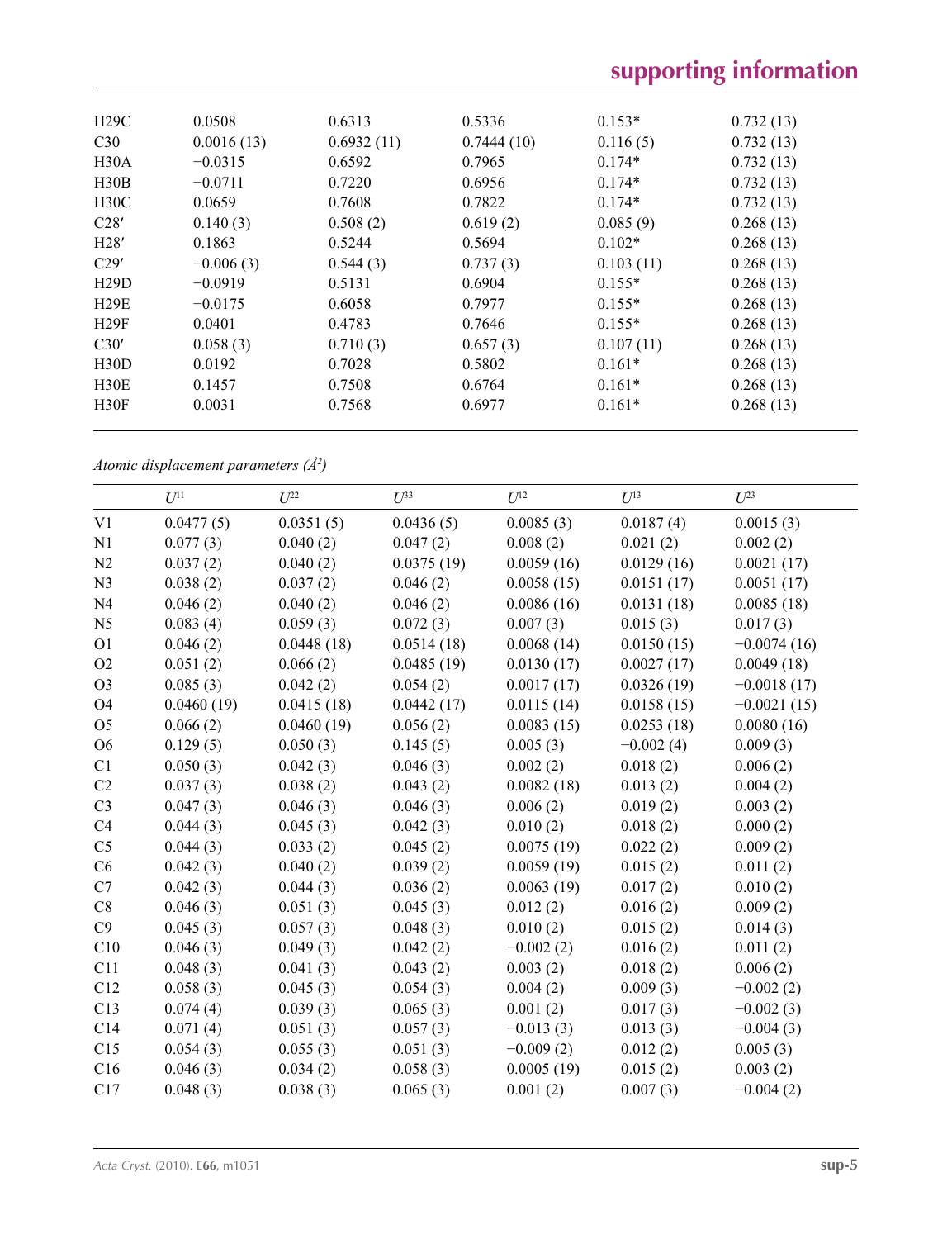# **supporting information**

| C18             | 0.049(3)  | 0.049(3)  | 0.053(3)  | 0.010(2)    | 0.009(2)  | $-0.013(2)$ |
|-----------------|-----------|-----------|-----------|-------------|-----------|-------------|
| C19             | 0.040(3)  | 0.052(3)  | 0.042(3)  | 0.008(2)    | 0.008(2)  | $-0.005(2)$ |
| C20             | 0.039(3)  | 0.044(3)  | 0.039(2)  | 0.008(2)    | 0.010(2)  | 0.002(2)    |
| C <sub>21</sub> | 0.040(3)  | 0.048(3)  | 0.038(2)  | 0.008(2)    | 0.008(2)  | 0.008(2)    |
| C <sub>22</sub> | 0.051(3)  | 0.066(3)  | 0.045(3)  | 0.009(2)    | 0.015(2)  | 0.012(3)    |
| C <sub>23</sub> | 0.068(4)  | 0.075(4)  | 0.053(3)  | 0.005(3)    | 0.024(3)  | 0.027(3)    |
| C <sub>24</sub> | 0.073(4)  | 0.059(3)  | 0.067(3)  | 0.010(3)    | 0.023(3)  | 0.028(3)    |
| C <sub>25</sub> | 0.055(3)  | 0.044(3)  | 0.058(3)  | 0.008(2)    | 0.014(3)  | 0.013(2)    |
| C <sub>26</sub> | 0.056(3)  | 0.073(4)  | 0.048(3)  | 0.015(3)    | 0.017(3)  | $-0.005(3)$ |
| C27             | 0.064(4)  | 0.083(4)  | 0.045(3)  | 0.011(3)    | 0.025(3)  | 0.006(3)    |
| C <sub>28</sub> | 0.075(7)  | 0.063(6)  | 0.091(7)  | $-0.004(5)$ | 0.009(5)  | 0.022(6)    |
| C <sub>29</sub> | 0.131(10) | 0.096(9)  | 0.083(7)  | 0.000(7)    | 0.017(7)  | 0.043(7)    |
| C <sub>30</sub> | 0.141(10) | 0.096(8)  | 0.099(8)  | 0.062(7)    | 0.021(7)  | 0.001(7)    |
| C28'            | 0.10(2)   | 0.065(17) | 0.095(19) | 0.000(13)   | 0.022(16) | 0.020(15)   |
| C29'            | 0.11(3)   | 0.10(2)   | 0.11(2)   | 0.001(19)   | 0.04(2)   | 0.017(19)   |
| C30'            | 0.11(2)   | 0.09(2)   | 0.12(3)   | 0.012(17)   | 0.02(2)   | 0.02(2)     |
|                 |           |           |           |             |           |             |

*Geometric parameters (Å, º)*

| $V1 - 05$   | 1.587(3)  | $C10 - C11$ | 1.424(6) |
|-------------|-----------|-------------|----------|
| $V1 - 04$   | 1.975(3)  | $C11 - C12$ | 1.424(7) |
| $V1 - 01$   | 2.004(3)  | $C12 - C13$ | 1.375(7) |
| $V1 - N2$   | 2.057(3)  | $C12 - H12$ | 0.9300   |
| $V1 - N3$   | 2.168(3)  | $C13-C14$   | 1.398(7) |
| $V1 - N4$   | 2.366(4)  | $C13 - H13$ | 0.9300   |
| $N1 - C4$   | 1.326(6)  | $C14 - C15$ | 1.361(7) |
| $N1 - H1A$  | 0.8600    | $C14 - H14$ | 0.9300   |
| $N1 - H1B$  | 0.8600    | $C15 - H15$ | 0.9300   |
| $N2-C5$     | 1.284(5)  | $C16 - C17$ | 1.399(6) |
| $N2-C2$     | 1.480(5)  | $C16 - H16$ | 0.9300   |
| $N3 - C16$  | 1.346(5)  | $C17 - C18$ | 1.370(7) |
| $N3 - C20$  | 1.359(5)  | $C17 - H17$ | 0.9300   |
| $N4 - C25$  | 1.329(6)  | $C18 - C19$ | 1.398(7) |
| $N4 - C21$  | 1.376(6)  | $C18 - H18$ | 0.9300   |
| $N5 - C28$  | 1.299(10) | $C19 - C20$ | 1.423(6) |
| $N5 - C30'$ | 1.36(3)   | $C19 - C26$ | 1.432(7) |
| $N5 - C29'$ | 1.36(3)   | $C20-C21$   | 1.438(6) |
| $N5 - C29$  | 1.439(11) | $C21 - C22$ | 1.410(6) |
| $N5 - C28'$ | 1.48(3)   | $C22-C23$   | 1.403(7) |
| $N5 - C30$  | 1.503(11) | $C22-C27$   | 1.443(7) |
| $O1 - C1$   | 1.297(5)  | $C23-C24$   | 1.377(7) |
| $O2 - C1$   | 1.226(6)  | $C23 - H23$ | 0.9300   |
| $O3-C4$     | 1.228(5)  | $C24 - C25$ | 1.406(7) |
| $O4 - C7$   | 1.310(5)  | $C24 - H24$ | 0.9300   |
| $O6 - C28$  | 1.290(12) | $C25 - H25$ | 0.9300   |
| $O6 - C28'$ | 1.31(3)   | $C26-C27$   | 1.342(8) |
| $C1-C2$     | 1.547(6)  | $C26 - H26$ | 0.9300   |
| $C2-C3$     | 1.531(6)  | $C27 - H27$ | 0.9300   |
|             |           |             |          |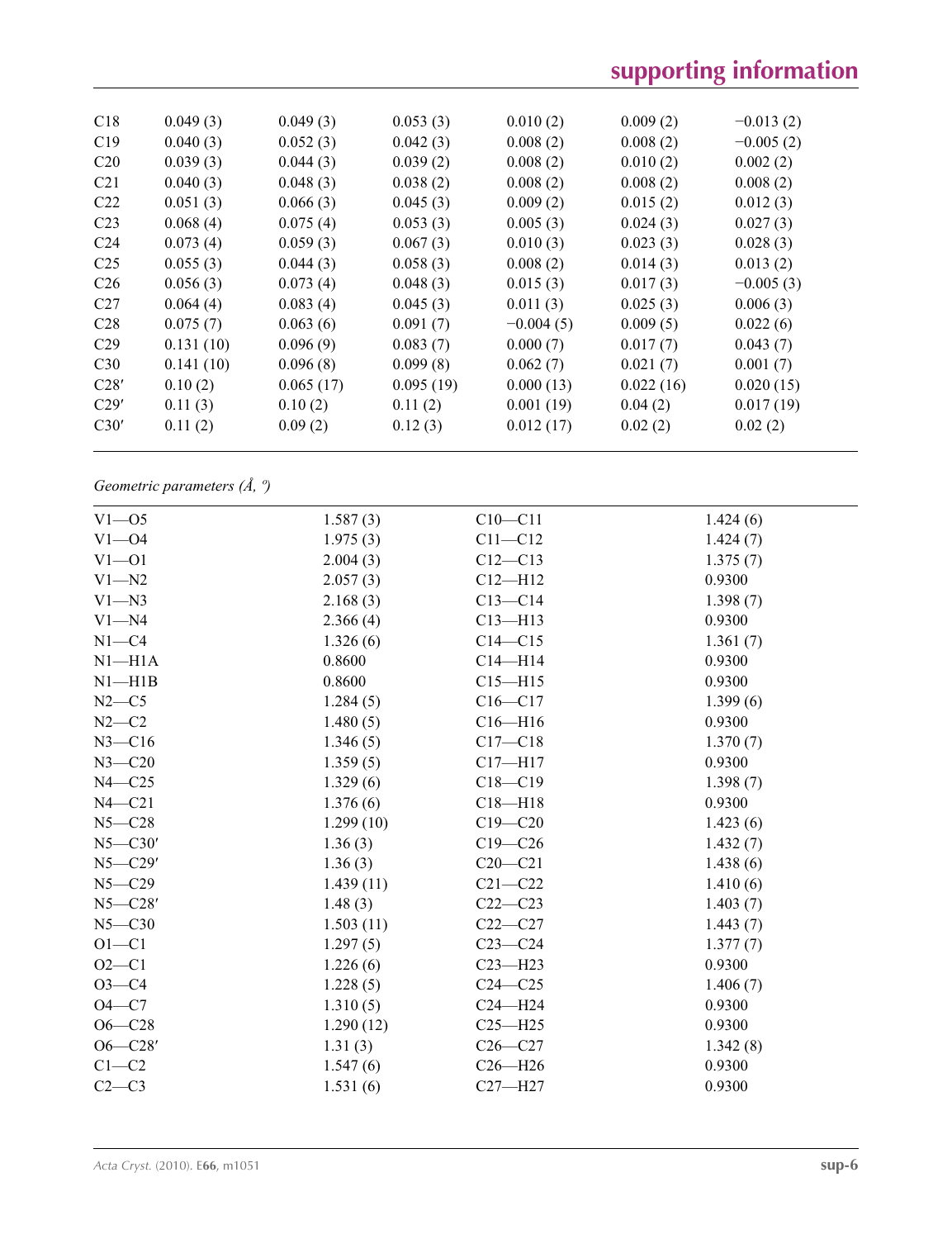# **supporting information**

| $C2-H2$            | 0.9800     | $C28 - H28$       | 0.9300   |
|--------------------|------------|-------------------|----------|
| $C3-C4$            | 1.530(6)   | $C29 - H29A$      | 0.9600   |
| $C3 - H3A$         | 0.9700     | $C29 - H29B$      | 0.9600   |
| $C3 - H3B$         | 0.9700     | C29-H29C          | 0.9600   |
| $C5-C6$            | 1.436(6)   | C30-H30A          | 0.9600   |
| $C5 - H5$          | 0.9300     | C30-H30B          | 0.9600   |
| $C6-C7$            | 1.435(6)   | С30-Н30С          | 0.9600   |
| $C6 - C11$         | 1.462(6)   | $C28'$ -H28'      | 0.9300   |
| $C7-C8$            | 1.432(6)   | C29'-H29D         | 0.9600   |
| $C8-C9$            | 1.352(6)   | C29'-H29E         | 0.9600   |
| $C8 - H8$          | 0.9300     | C29'-H29F         | 0.9600   |
|                    |            |                   |          |
| $C9 - C10$         | 1.440(7)   | C30'-H30D         | 0.9600   |
| $C9 - H9$          | 0.9300     | C30'-H30E         | 0.9600   |
| $C10-C15$          | 1.419(6)   | C30'-H30F         | 0.9600   |
| $O5 - V1 - O4$     | 101.87(16) | $C15 - C10 - C11$ | 120.5(4) |
| $O5 - V1 - O1$     | 103.57(16) | $C15-C10-C9$      | 121.3(5) |
| $O4 - VI - O1$     | 153.16(14) | $C11 - C10 - C9$  | 118.2(4) |
| $O5 - V1 - N2$     | 103.66(15) | $C10-C11-C12$     | 116.6(4) |
| $O4 - V1 - N2$     | 86.43 (13) | $C10-C11-C6$      | 119.8(4) |
| $O1 - V1 - N2$     | 79.44 (13) | $C12 - C11 - C6$  | 123.6(4) |
| $O5 - V1 - N3$     | 91.99(15)  | $C13 - C12 - C11$ | 121.0(5) |
| $O4 - V1 - N3$     | 95.45 (12) | $C13 - C12 - H12$ | 119.5    |
| $O1 - V1 - N3$     | 92.06(13)  | $C11 - C12 - H12$ | 119.5    |
| $N2 - V1 - N3$     | 163.53(14) | $C12-C13-C14$     | 121.9(5) |
| $O5 - V1 - N4$     | 164.43(15) | $C12-C13-H13$     | 119.1    |
|                    |            |                   |          |
| $O4 - V1 - N4$     | 79.26 (13) | $C14 - C13 - H13$ | 119.1    |
| $O1 - V1 - N4$     | 78.54 (13) | $C15-C14-C13$     | 118.8(5) |
| $N2 - V1 - N4$     | 91.91 (13) | $C15-C14-H14$     | 120.6    |
| $N3 - V1 - N4$     | 72.46 (13) | $C13 - C14 - H14$ | 120.6    |
| $C4-M1-H1A$        | 120.0      | $C14 - C15 - C10$ | 121.3(5) |
| $C4 - N1 - H1B$    | 120.0      | $C14 - C15 - H15$ | 119.4    |
| $H1A - N1 - H1B$   | 120.0      | $C10-C15-H15$     | 119.4    |
| $C5 - N2 - C2$     | 119.5(4)   | $N3 - C16 - C17$  | 122.6(4) |
| $C5 - N2 - V1$     | 128.8(3)   | N3-C16-H16        | 118.7    |
| $C2 - N2 - V1$     | 111.7(2)   | $C17 - C16 - H16$ | 118.7    |
| $C16 - N3 - C20$   | 117.8(4)   | $C18-C17-C16$     | 119.3(5) |
| $C16 - N3 - V1$    | 122.2(3)   | $C18-C17-H17$     | 120.4    |
| $C20 - N3 - V1$    | 120.0(3)   | $C16-C17-H17$     | 120.4    |
| $C25 - N4 - C21$   | 117.7(4)   | $C17 - C18 - C19$ | 120.5(4) |
| $C25 - N4 - V1$    | 129.1(3)   | $C17 - C18 - H18$ | 119.8    |
| $C21 - N4 - V1$    | 113.2(3)   | $C19 - C18 - H18$ | 119.8    |
| $C28 - N5 - C30'$  | 178.4(15)  | $C18-C19-C20$     | 116.8(4) |
| $C28 - N5 - C29'$  | 52.5 (14)  | $C18-C19-C26$     | 124.7(4) |
| $C30'$ -N5- $C29'$ | 127(2)     | $C20-C19-C26$     | 118.6(5) |
| $C28 - N5 - C29$   | 123.9(9)   | $N3 - C20 - C19$  | 123.1(4) |
| $C30'$ -N5- $C29$  | 56.0(15)   | $N3 - C20 - C21$  | 117.7(4) |
| $C29'$ -N5- $C29$  | 166.6(15)  | $C19 - C20 - C21$ | 119.2(4) |
|                    |            |                   |          |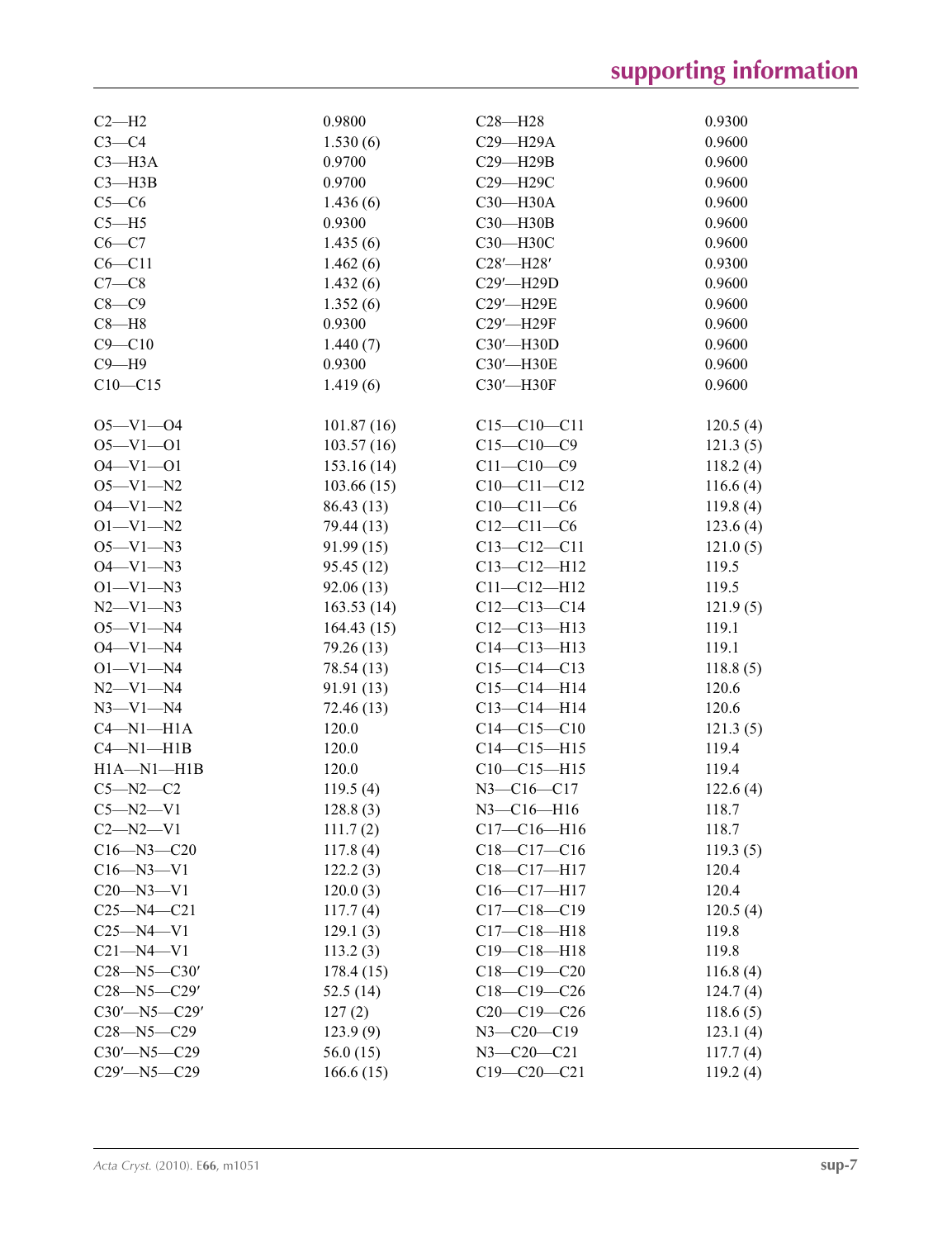| $C28 - N5 - C28'$   | 63.0(11)  | N4-C21-C22                                        | 122.7(4)  |
|---------------------|-----------|---------------------------------------------------|-----------|
| $C30'$ -N5- $C28'$  | 117.0(19) | $N4 - C21 - C20$                                  | 116.5(4)  |
| $C29'$ -N5- $C28'$  | 114.5(18) | $C22-C21-C20$                                     | 120.8(4)  |
| $C29 - N5 - C28'$   | 61.0(11)  | $C23-C22-C21$                                     | 117.7(5)  |
| $C28 - N5 - C30$    | 120.2(9)  | $C23 - C22 - C27$                                 | 124.4(5)  |
| $C30'$ -N5- $C30$   | 59.9 (16) | $C21 - C22 - C27$                                 | 117.9(5)  |
| $C29'$ -N5- $C30$   | 69.4 (15) | $C24 - C23 - C22$                                 | 119.6(5)  |
| $C29 - N5 - C30$    | 115.9(9)  | $C24 - C23 - H23$                                 | 120.2     |
| $C28'$ -N5- $C30$   | 175.2(12) | $C22-C23-H23$                                     | 120.2     |
| $C1 - 01 - V1$      | 119.2(3)  | $C23-C24-C25$                                     | 119.2(5)  |
| $C7 - 04 - V1$      | 132.7(3)  | C23-C24-H24                                       | 120.4     |
| $C28 - 06 - C28'$   | 68.3 (13) | $C25-C24-H24$                                     | 120.4     |
| $O2 - Cl - O1$      | 125.4(4)  | N4-C25-C24                                        | 123.1(5)  |
| $O2 - C1 - C2$      | 120.4(4)  | N4-C25-H25                                        | 118.4     |
| $O1 - C1 - C2$      | 114.2(4)  | $C24 - C25 - H25$                                 | 118.4     |
| $N2 - C2 - C3$      | 110.1(4)  | $C27-C26-C19$                                     | 121.8(5)  |
| $N2 - C2 - C1$      | 107.0(3)  | C27-C26-H26                                       | 119.1     |
| $C3-C2-C1$          | 106.6(3)  | C19-C26-H26                                       | 119.1     |
| $N2 - C2 - H2$      | 111.0     | $C26 - C27 - C22$                                 | 121.7(5)  |
| $C3-C2-H2$          | 111.0     | C <sub>26</sub> -C <sub>27</sub> -H <sub>27</sub> | 119.1     |
| $C1-C2-H2$          | 111.0     | C22-C27-H27                                       | 119.1     |
| $C4-C3-C2$          | 114.5(4)  | $O6 - C28 - N5$                                   | 120.8(9)  |
| $C4-C3-H3A$         | 108.6     | $O6 - C28 - H28$                                  | 119.6     |
| $C2-C3-H3A$         | 108.6     | N5-C28-H28                                        | 119.6     |
| $C4-C3-H3B$         | 108.6     | N5-C29-H29A                                       | 109.5     |
| $C2-C3-H3B$         | 108.6     | N5-C29-H29B                                       | 109.5     |
| $H3A - C3 - H3B$    | 107.6     | N5-C29-H29C                                       | 109.5     |
| $O3 - C4 - N1$      | 123.5(4)  | N5-C30-H30A                                       | 109.5     |
| $O3 - C4 - C3$      | 121.1(4)  | N5-C30-H30B                                       | 109.5     |
| $N1-C4-C3$          | 115.4(4)  | N5-C30-H30C                                       | 109.5     |
| $N2-C5-C6$          | 126.9(4)  | $O6 - C28' - N5$                                  | 107.7(19) |
| $N2-C5-H5$          | 116.6     | $O6 - C28' - H28'$                                | 126.1     |
| $C6-C5-H5$          | 116.6     | N5-C28'-H28'                                      | 126.1     |
| $C7 - C6 - C5$      | 120.7(4)  | N5-C29'-H29D                                      | 109.5     |
| $C7-C6-C11$         | 119.7(4)  | N5-C29'-H29E                                      | 109.5     |
| $C5-C6-C11$         | 119.6(4)  | H29D-C29'-H29E                                    | 109.5     |
| $O4 - C7 - C8$      | 118.0(4)  | N5-C29'-H29F                                      | 109.5     |
| $O4 - C7 - C6$      | 124.1(4)  | H29D-C29'-H29F                                    | 109.5     |
| $C8 - C7 - C6$      | 117.9(4)  | H29E-C29'-H29F                                    | 109.5     |
| $C9 - C8 - C7$      | 122.5(4)  | $N5 - C30' - H30D$                                | 109.5     |
| $C9-C8-H8$          | 118.8     | N5-C30'-H30E                                      | 109.5     |
| $C7-C8-H8$          | 118.8     | H30D-C30'-H30E                                    | 109.5     |
| $C8 - C9 - C10$     | 121.9(5)  | $N5 - C30' - H30F$                                | 109.5     |
| $C8-C9-H9$          | 119.1     | H30D-C30'-H30F                                    | 109.5     |
| $C10-C9-H9$         | 119.1     | H30E-C30'-H30F                                    | 109.5     |
|                     |           |                                                   |           |
| $O5 - V1 - N2 - C5$ | 102.7(4)  | $C7-C8-C9-C10$                                    | $-0.1(7)$ |
| $O4 - V1 - N2 - C5$ | 1.4(4)    | $C8 - C9 - C10 - C15$                             | 178.7(4)  |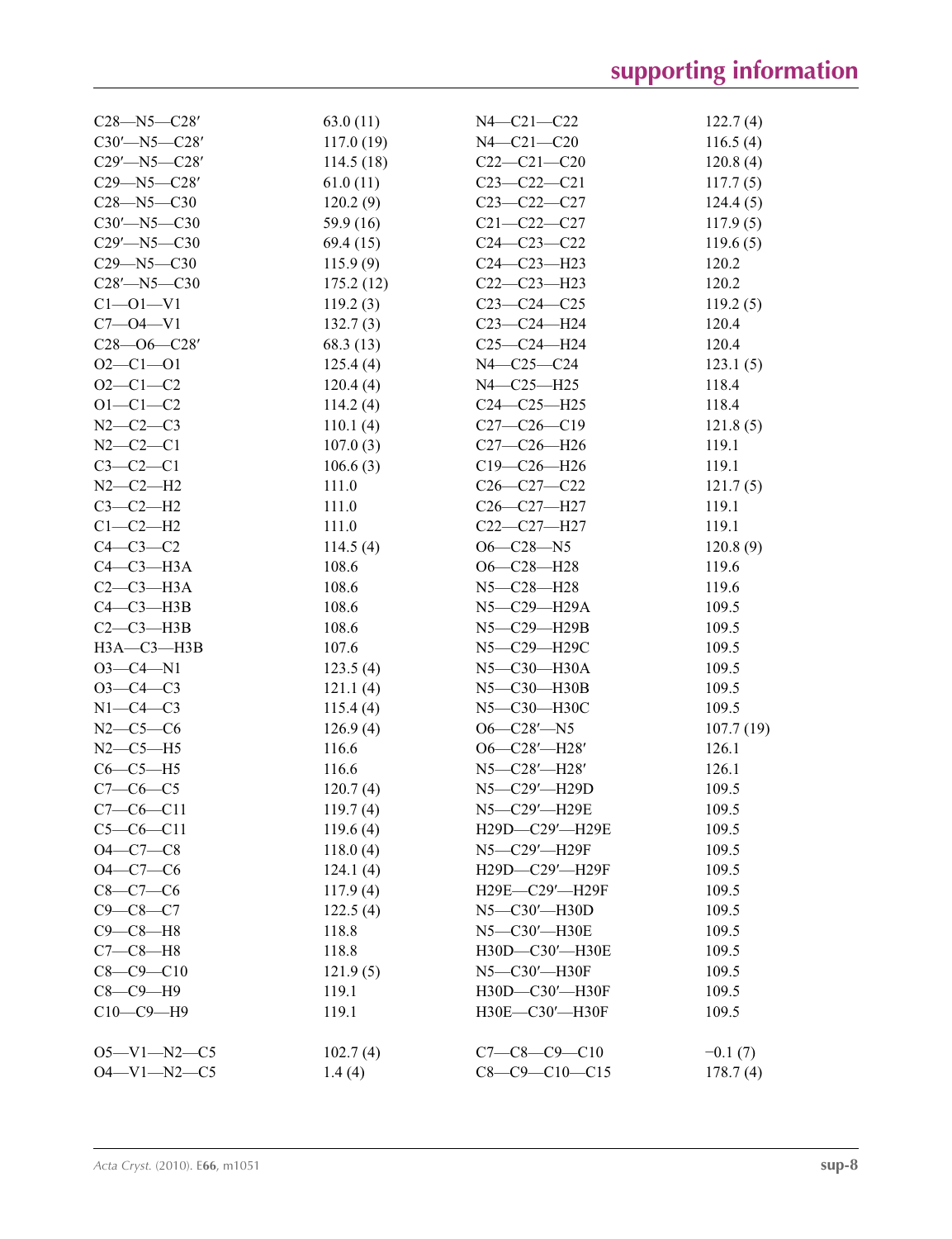| $O1 - V1 - N2 - C5$  | $-155.7(4)$ | $C8-C9-C10-C11$         | 0.6(7)      |
|----------------------|-------------|-------------------------|-------------|
| $N3 - V1 - N2 - C5$  | $-95.8(6)$  | $C15-C10-C11-C12$       | 0.4(6)      |
| $N4 - V1 - N2 - C5$  | $-77.7(4)$  | $C9 - C10 - C11 - C12$  | 178.5(4)    |
| $O5 - V1 - N2 - C2$  | $-80.4(3)$  | $C15-C10-C11-C6$        | $-178.9(4)$ |
| $O4 - V1 - N2 - C2$  | 178.3(3)    | $C9 - C10 - C11 - C6$   | $-0.7(6)$   |
| $O1 - V1 - N2 - C2$  | 21.2(3)     | $C7-C6-C11-C10$         | 0.4(6)      |
| $N3 - V1 - N2 - C2$  | 81.1(5)     | $C5-C6-C11-C10$         | 178.7(4)    |
| $N4 - V1 - N2 - C2$  | 99.2(3)     | $C7-C6-C11-C12$         | $-178.7(4)$ |
| $O5 - V1 - N3 - C16$ | 2.5(4)      | $C5-C6-C11-C12$         | $-0.5(6)$   |
| $O4 - V1 - N3 - C16$ | 104.7(3)    | $C10-C11-C12-C13$       | 0.1(7)      |
| $O1 - V1 - N3 - C16$ | $-101.1(4)$ | $C6 - C11 - C12 - C13$  | 179.3(4)    |
| $N2-V1-N3-C16$       | $-159.5(4)$ | $C11-C12-C13-C14$       | 0.1(8)      |
| $N4 - V1 - N3 - C16$ | $-178.4(4)$ | $C12-C13-C14-C15$       | $-0.8(8)$   |
| $O5 - V1 - N3 - C20$ | $-176.8(3)$ | $C13-C14-C15-C10$       | 1.3(7)      |
| $O4 - V1 - N3 - C20$ | $-74.7(3)$  | $C11-C10-C15-C14$       | $-1.1(7)$   |
| $O1 - V1 - N3 - C20$ | 79.5(3)     | $C9 - C10 - C15 - C14$  | $-179.2(5)$ |
| $N2 - V1 - N3 - C20$ | 21.2(7)     | $C20 - N3 - C16 - C17$  | 2.2(7)      |
| $N4 - V1 - N3 - C20$ | 2.2(3)      | $V1 - N3 - C16 - C17$   | $-177.2(3)$ |
| $O5 - V1 - N4 - C25$ | $-178.2(6)$ | $N3 - C16 - C17 - C18$  | $-0.7(7)$   |
| $O4 - V1 - N4 - C25$ | $-82.5(4)$  | $C16-C17-C18-C19$       | $-1.4(7)$   |
| $O1 - V1 - N4 - C25$ | 82.3 (4)    | $C17-C18-C19-C20$       | 1.7(7)      |
| $N2 - V1 - N4 - C25$ | 3.5(4)      | $C17-C18-C19-C26$       | $-179.2(4)$ |
| $N3 - V1 - N4 - C25$ | 178.2(4)    | $C16 - N3 - C20 - C19$  | $-1.8(6)$   |
| $O5 - V1 - N4 - C21$ | 1.1(8)      | $V1 - N3 - C20 - C19$   | 177.6(3)    |
| $O4 - V1 - N4 - C21$ | 96.8(3)     | $C16 - N3 - C20 - C21$  | 178.9(4)    |
| $O1 - V1 - N4 - C21$ | $-98.4(3)$  | $V1 - N3 - C20 - C21$   | $-1.7(5)$   |
| $N2 - V1 - N4 - C21$ | $-177.2(3)$ | $C18-C19-C20-N3$        | $-0.1(7)$   |
| $N3 - V1 - N4 - C21$ | $-2.5(3)$   | $C26-C19-C20-N3$        | $-179.3(4)$ |
| $O5 - V1 - O1 - C1$  | 96.2(3)     | $C18-C19-C20-C21$       | 179.1(4)    |
| $O4 - V1 - O1 - C1$  | $-64.9(4)$  | $C26-C19-C20-C21$       | 0.0(7)      |
| $N2-V1-O1-C1$        | $-5.5(3)$   | $C25 - N4 - C21 - C22$  | 1.6(6)      |
| $N3-V1-O1-C1$        | $-171.3(3)$ | $V1 - N4 - C21 - C22$   | $-177.8(3)$ |
| $N4 - V1 - 01 - C1$  | $-99.6(3)$  | $C25 - N4 - C21 - C20$  | $-178.0(4)$ |
| $O5 - V1 - O4 - C7$  | $-97.9(4)$  | $V1 - N4 - C21 - C20$   | 2.6(5)      |
| $O1 - V1 - O4 - C7$  | 63.3(5)     | $N3 - C20 - C21 - N4$   | $-0.8(6)$   |
| $N2-V1-04-C7$        | 5.3 $(4)$   | $C19-C20-C21-N4$        | 179.9(4)    |
| $N3-V1-04-C7$        | 168.9(4)    | $N3 - C20 - C21 - C22$  | 179.6(4)    |
| $N4 - V1 - 04 - C7$  | 98.0(4)     | $C19-C20-C21-C22$       | 0.3(7)      |
| $V1 - 01 - C1 - 02$  | 171.5(4)    | N4-C21-C22-C23          | $-1.1(7)$   |
| $V1 - 01 - C1 - C2$  | $-11.2(5)$  | $C20-C21-C22-C23$       | 178.5(4)    |
| $C5 - N2 - C2 - C3$  | $-98.3(4)$  | $N4 - C21 - C22 - C27$  | $-179.6(4)$ |
| $V1 - N2 - C2 - C3$  | 84.5(3)     | $C20-C21-C22-C27$       | 0.0(7)      |
| $C5 - N2 - C2 - C1$  | 146.2(4)    | $C21 - C22 - C23 - C24$ | 0.7(8)      |
| $V1 - N2 - C2 - C1$  | $-31.0(4)$  | $C27-C22-C23-C24$       | 179.1(5)    |
| $O2-C1-C2-N2$        | $-155.0(4)$ | $C22-C23-C24-C25$       | $-0.9(8)$   |
| $O1 - C1 - C2 - N2$  | 27.5(5)     | $C21 - N4 - C25 - C24$  | $-1.7(7)$   |
| $O2-C1-C2-C3$        | 87.2(5)     | $V1 - N4 - C25 - C24$   | 177.6(4)    |
| $O1 - C1 - C2 - C3$  | $-90.3(4)$  | $C23-C24-C25-N4$        | 1.4(8)      |